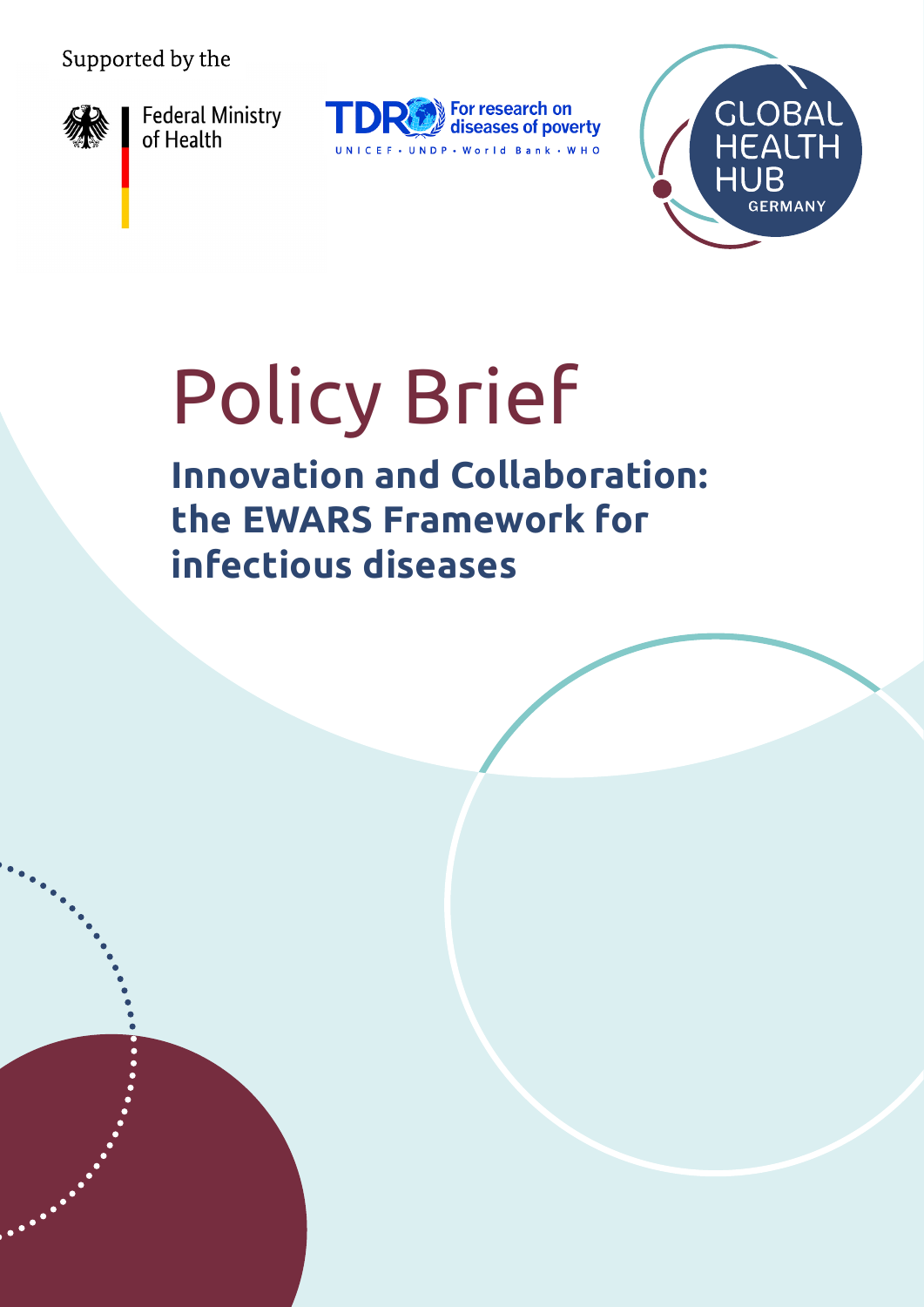Summary:

Worldwide, infectious diseases are an unrelenting economic and health burden. The Early Warning and Response System (EWARS) is an organised mechanism to predict any out-of-control state of disease phenomena as early as possible. EWARS can strengthen health systems and interventional programmes to respond more efficiently to disease outbreaks.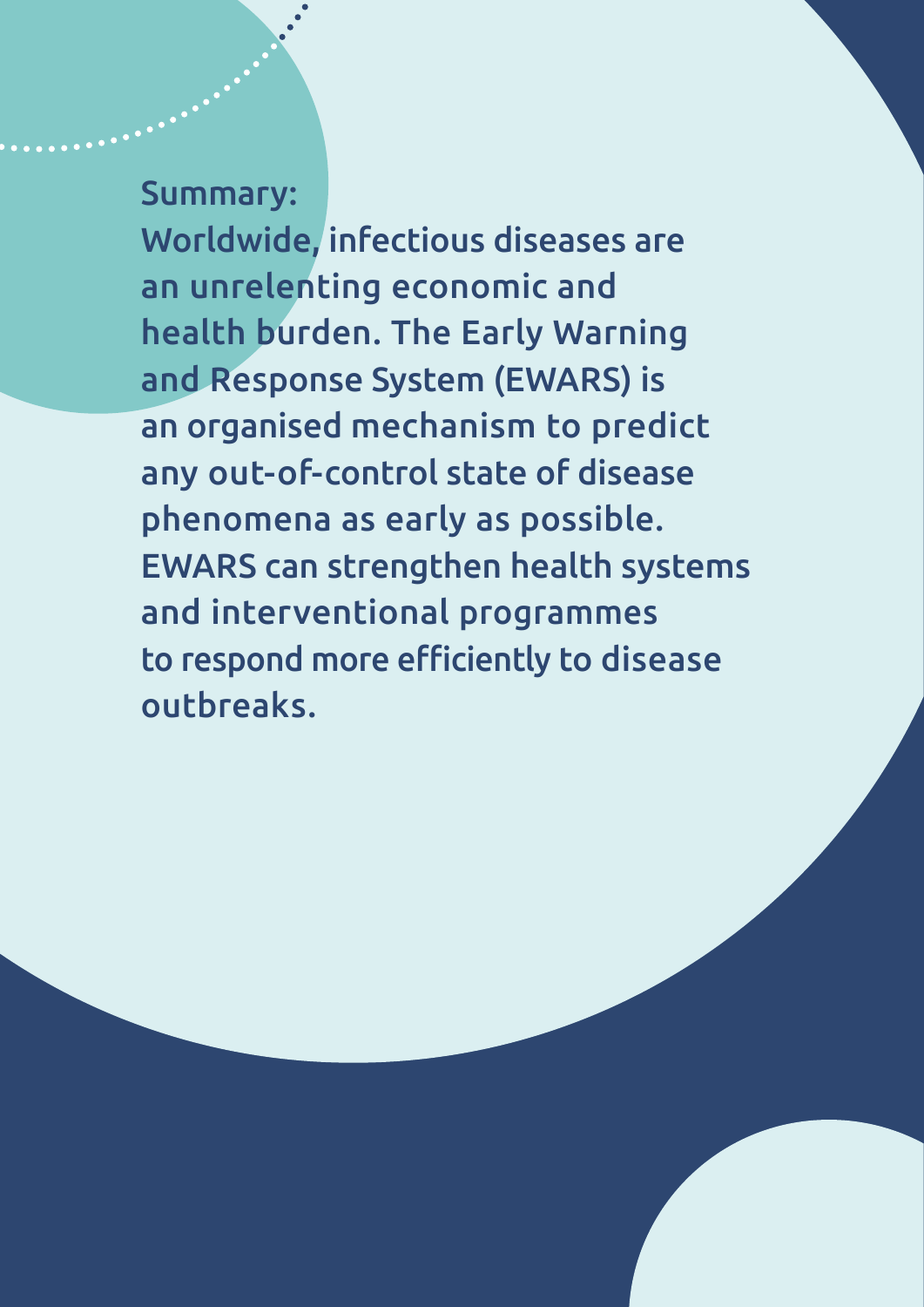#### Background

The emergence and re-emergence of infectious diseases are influenced by the interaction between changing climate and human systems. Vector- and water-borne diseases (infections transmitted by blood-feeding insects – i.e. 'vectors' – to humans or bacteria/viruses ingested via contaminated 'water') are sensitive to climate change. Increased temperatures directly affect disease transmission by shifting the geographic range of disease vectors, increasing their reproductive and biting rates and shortening the incubation period of pathogens, while the amount of water-borne diseases is related to the variability of rainfall.

## $\overline{\mathcal{A}}$  The global burden

Climate change and unplanned urbanisation have significantly impacted the global public health profile by forcing population migration, creating vulnerable groups and favouring the spread and intensity of infectious diseases.

Hence, disease outbreaks are not normally distributed but inextricably linked to disadvantaged households and communities in tropical and sub-tropical areas where health systems are often weak and over-stretched.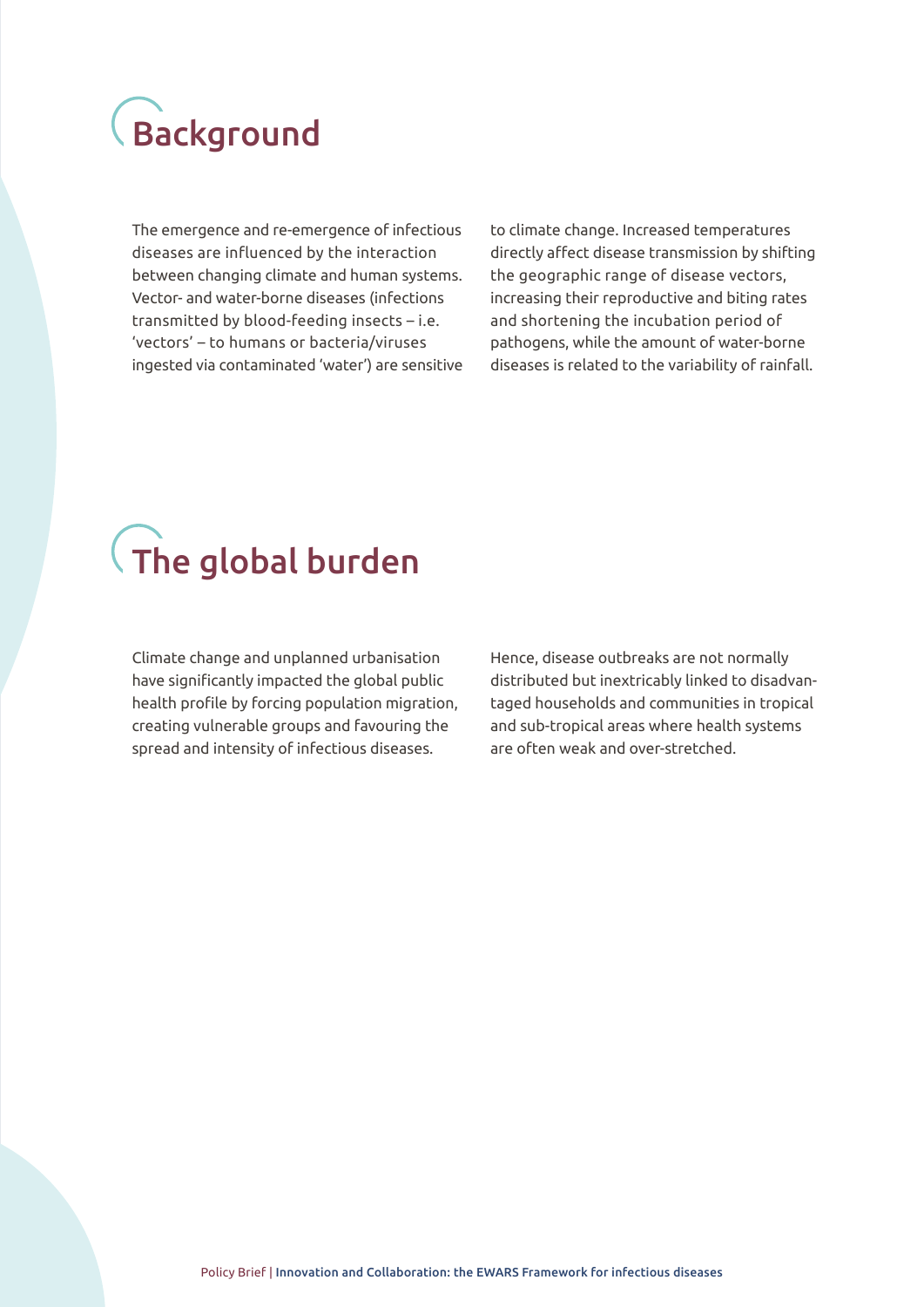

Leaflet | Tiles @ Esri - Esri, DeLorme, NAVTEQ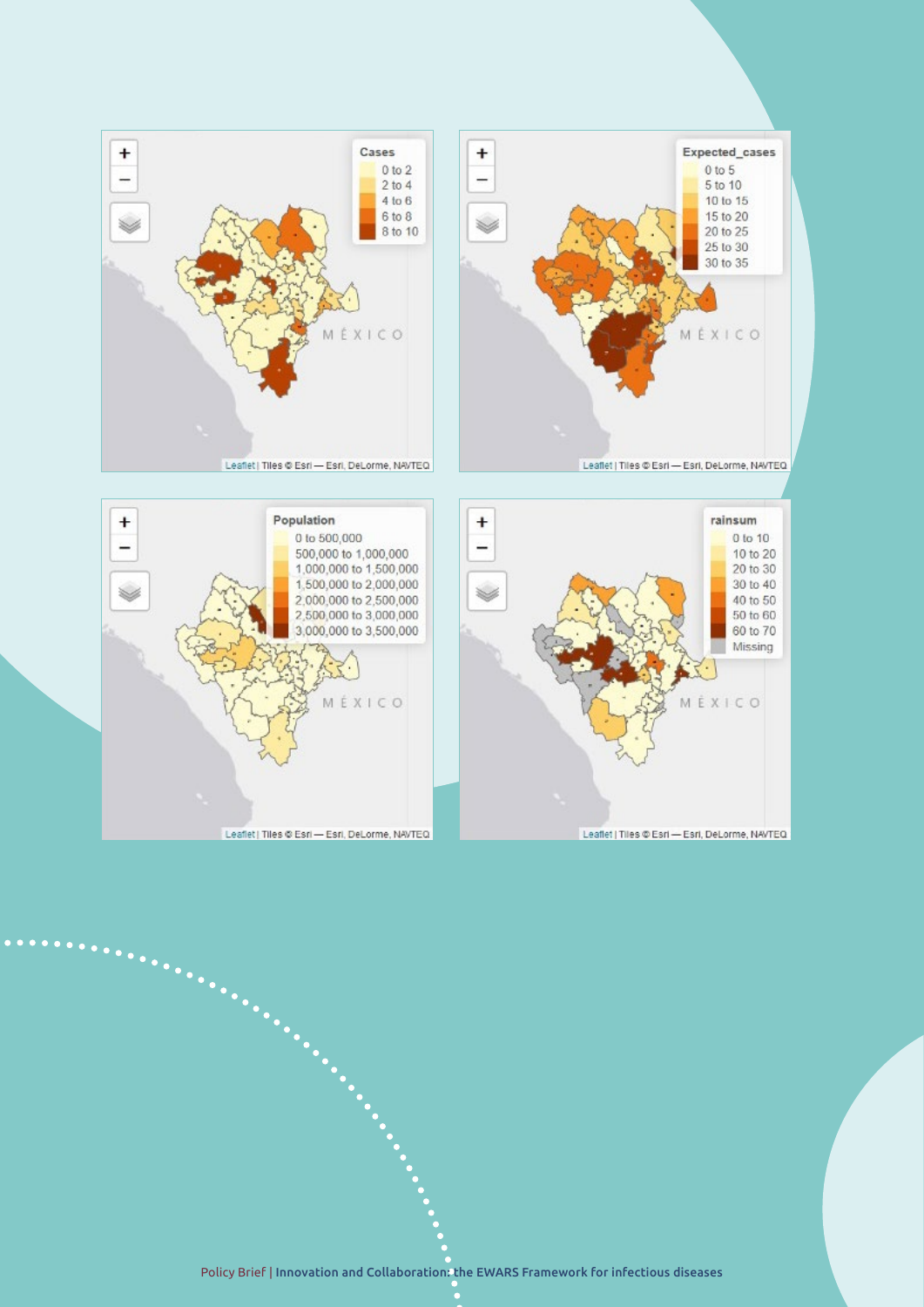Endemic countries and countries with low-level or no transmission are all threatened by outbreaks. Such outbreaks are frequently detected late, and the response mechanisms are often ineffective. The early detection of and response to outbreaks is heavily reliant on routine disease surveillance systems that often send data too late for an effective response. However, forecasting disease outbreaks using

digital surveillance systems and weather information shows promising potential. The use of the Early Warning And Response System – EWARS (the organised mechanism to detect any suspected disease outbreaks as early as possible) – is crucial to increasing the effectiveness of outbreak control by intervening before or at the beginning of the epidemic curve, rather than during the downward slope.

#### Tools innovation for Global Health applications

Applying an interdisciplinary approach to establish a structured and sustainable framework for climate-informed policy-making can significantly contribute to the attainment of Sustainable Development Goals #3: good

health and wellbeing, and #13: climate action. Leveraging know-how from data science methods, unexplored implementation research methods and digital science will add great value in this disease control and prevention process.

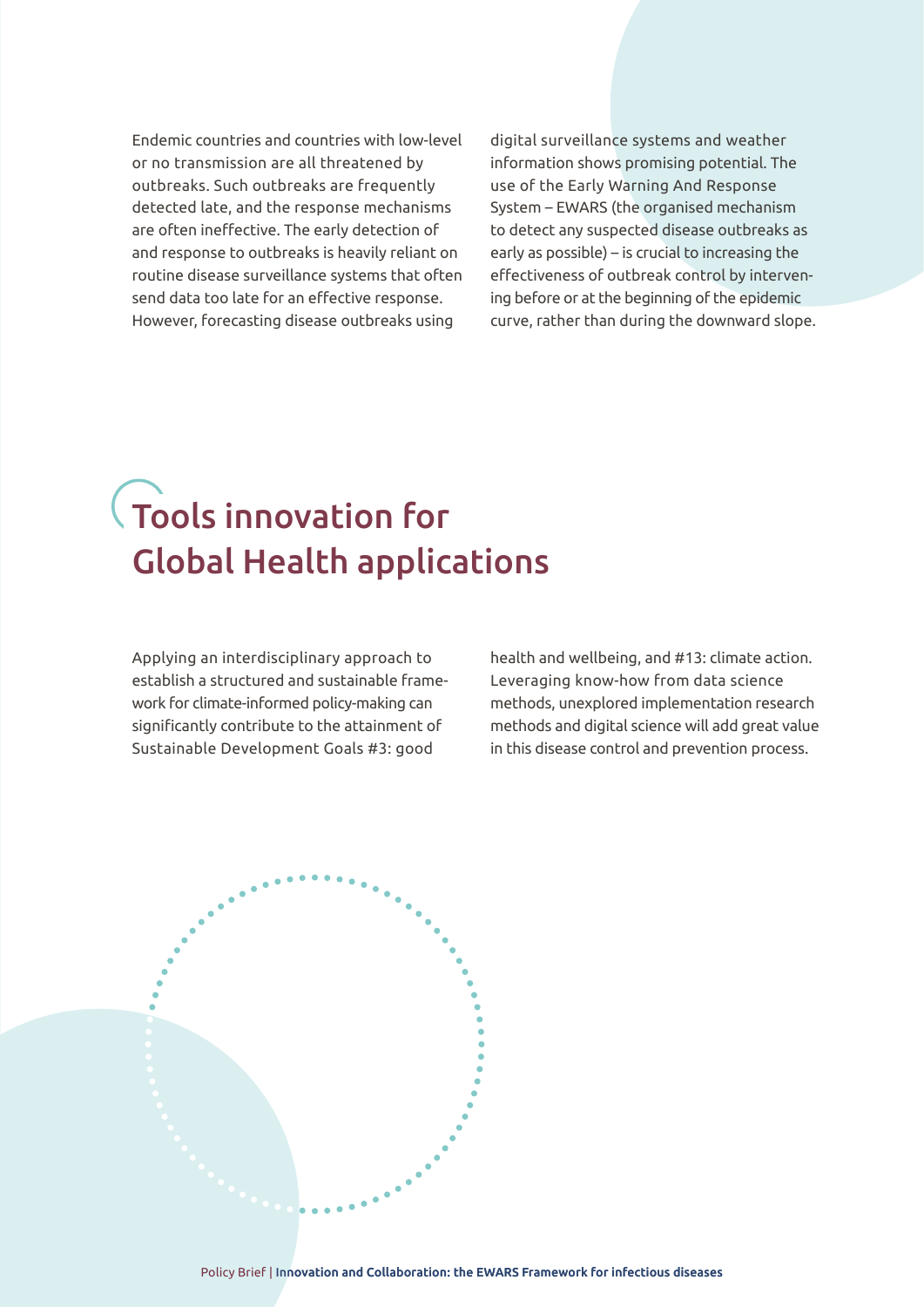### Essential frameworks for policy making

EWARS should be perceived as an information system designed to support decision-making for national and local-level institutions, enabling vulnerable groups in society to take action to mitigate the impacts of an impending risk. Although this is as yet outside the scope of this framework, the tool has the potential to improve collaboration at regional levels (i.e. regional surveillance, data sourcing, joint response, etc.), which can promote its integration and use for monitoring within international hubs. Against this background, EWARS not only includes a time-and-space function to predict

imminent disease outbreaks, but also helps improve coordination among the relevant stakeholders, such as local epidemiologists, meteorologists, entomologists, the national and local management agencies that assess risk and develop response strategies, and the public communication channels used to disseminate warning information. It also allows essential stakeholders of international bodies such as the World Meteorological Organization (WMO) to get involved and help countries with access to meteorological data.

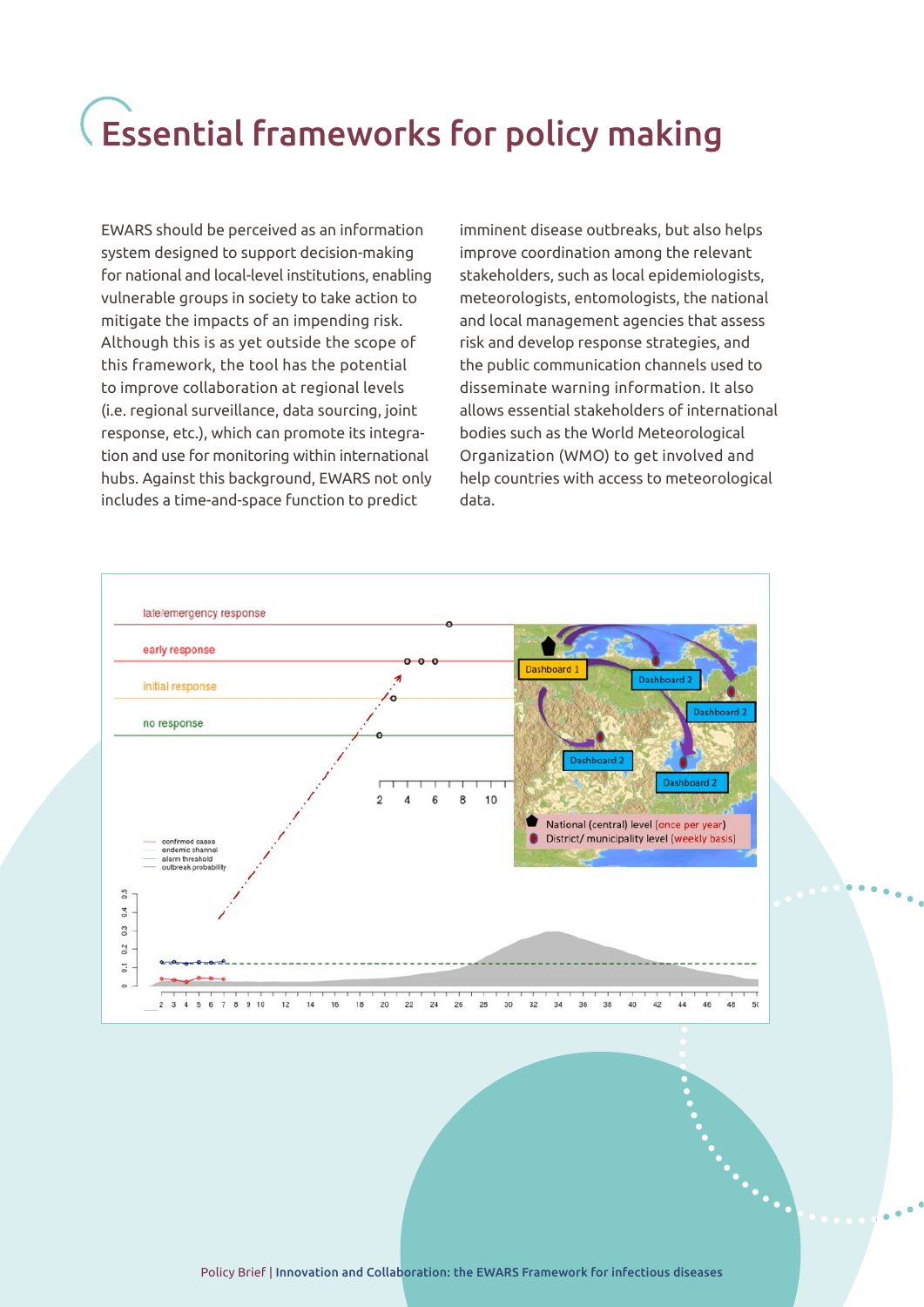## The EWARS framework

In previous years, TDR-WHO together with endemic countries, the University of Freiburg (Germany) and the University of Gothenburg (Sweden) have developed a temporal and spatial framework for vector- and water-borne disease outbreak prediction – a model disease outbreak contingency plan, which combines the best existing strategies with proven novel approaches and tools, including a series of handbooks and user-guides explaining the local development and use of alarm indicators for outbreaks. The EWARS has been used and validated in more than 17 countries in PAHO, AFRO, WPRO and SEARO regions and was fairly recently fully implemented in Mexico. Over the last several years, routine monthly trainings and follow-ups have helped achieve significant progress in integrating the tool into national surveillance programmes. Countries from the Middle East region have now joined as well.

The Global Health Hub Germany (GHHG) has joined forces in supporting and promoting the advancement and validation of the EWARS tool to improve its prediction ability and design for larger-scale applications – particularly in data-poor settings and among unskilled users. The scope of support covers the technical modification of the mathematical component of the EWARS design by applying the robust



*Distribution Lag Non-Linear Model* and combining it with the *INLA Bayesian regression* framework. This work will also include a tool validation process where i) data from multiple partner countries will be used to validate the tool performance, and ii) its application will be prospectively piloted in some partner countries across PAHO, SEARO and AFRO regions.

Policy Brief | Inflovation and Collaboration: the EWARS Framework for infectious diseases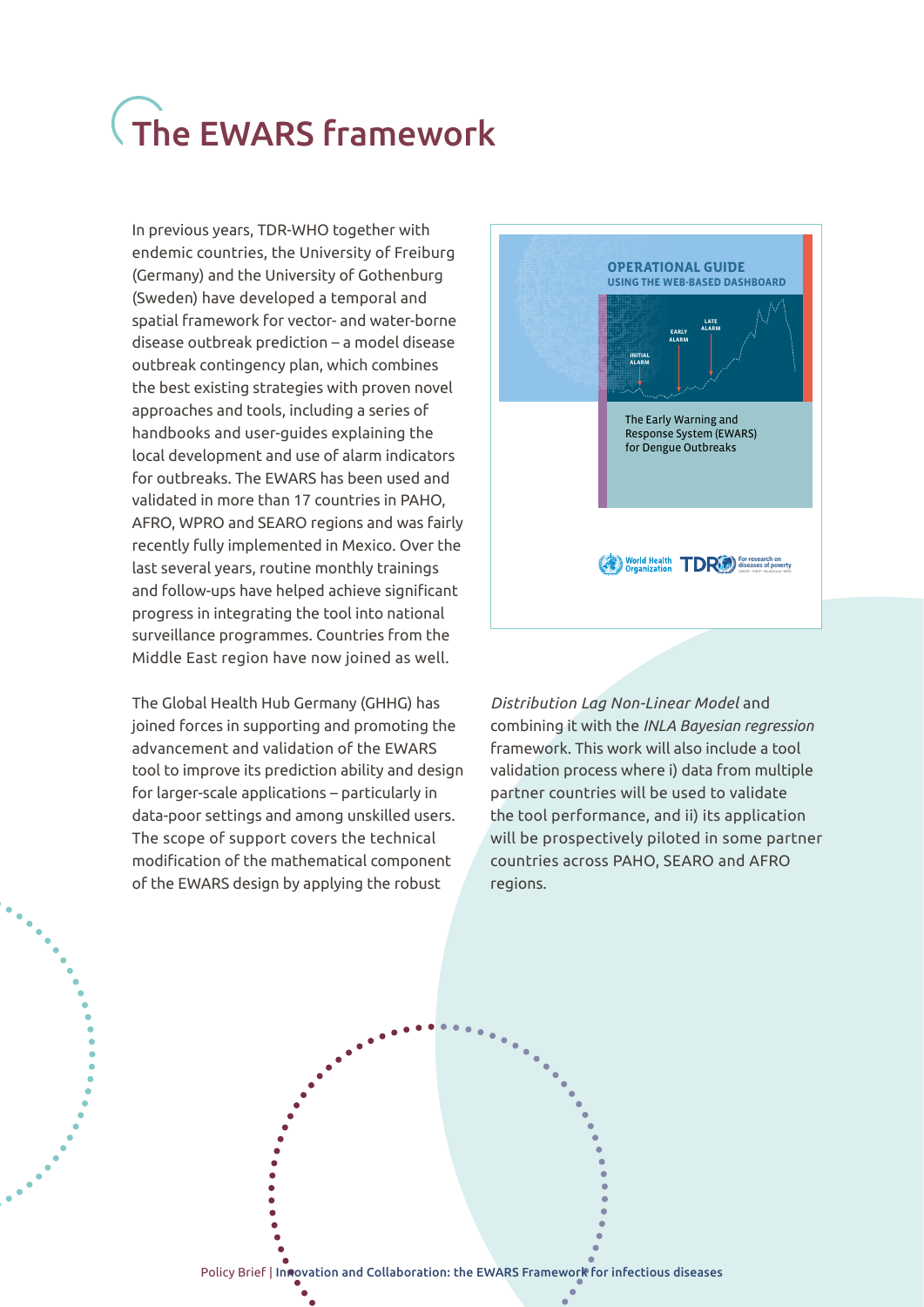The new EWARS<sup>Plus</sup> model has additional features to support unskilled users performing early measures to ensure data reliability and useful for the prediction purposes and, includes interactive graphical features to improve results interpretation for users at the national (central) and local (district) levels. The EWARS<sup>Plus</sup> tool will not only predict in time and space disease outbreaks, but also quantify the magnitude (outbreak rate) and its certainty interval, which will have significant vector control implications.

Since the conceptualization and validation of EWARS, which started a decade ago, there have been significant transitions in key aspects like data availability/accessibility, users' skills, diseases trends and patterns, local appreciation of the EWARS and essentially, better understanding of the role of EWARS in the operational (vector control and response) perspective, which all entail further modifications to the tool.

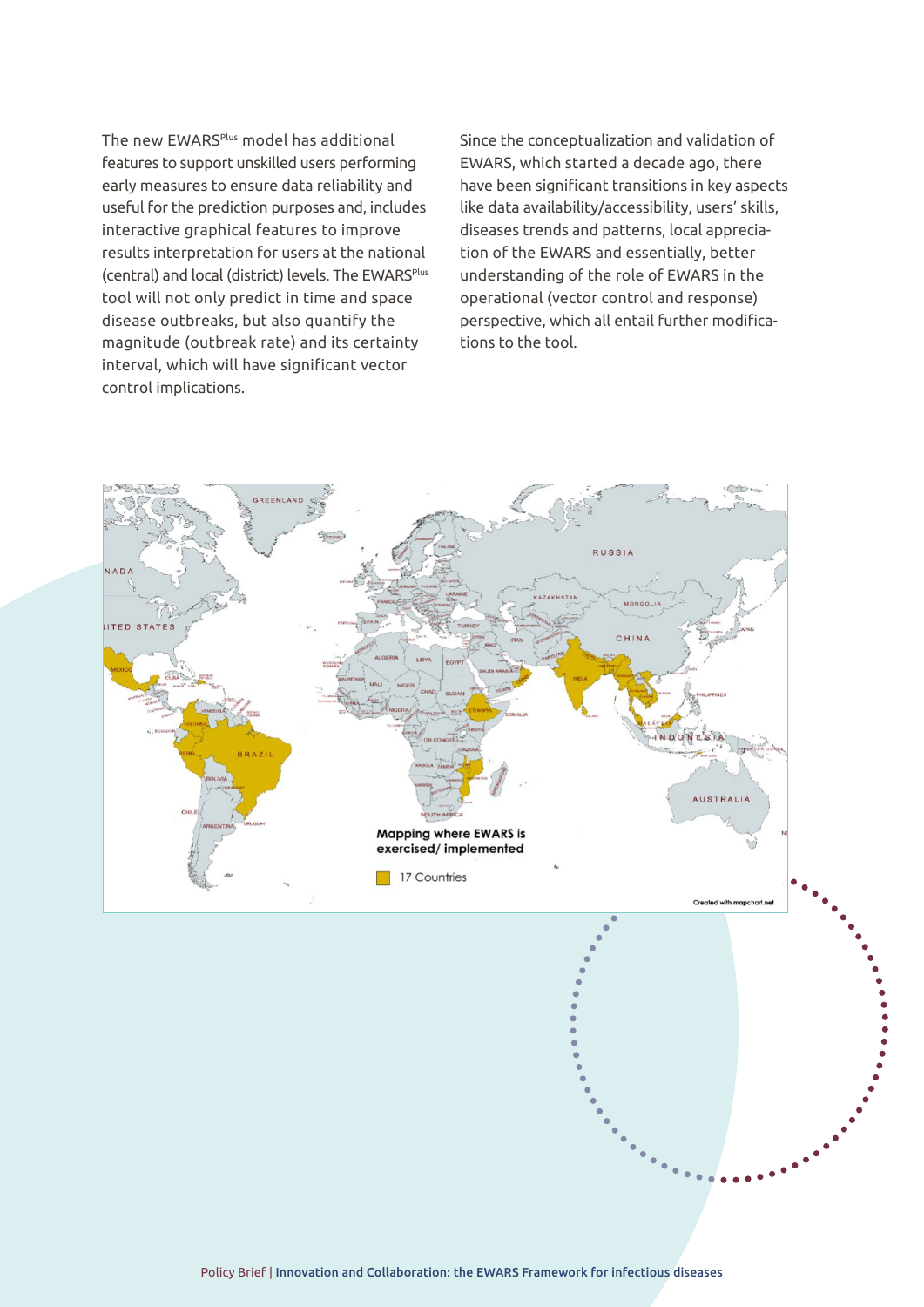## The EWARS overall implications

Climate change will increasingly affect the transmission dynamics and geographic spread of infectious diseases; its influence on emergence and incidence risk can only be understood in the presence of multiple climate and non-climate drivers. Today, public health preparedness and decision-support for climatesensitive infectious disease are underdeveloped, and data limitations hinder further advancements in disease prediction and control. EWARS has thus far developed a crucial environment for interdisciplinary research, dialogue and

innovation environment, as well as a global platform of logical applications for handling disease outbreak risks from climate change. It has generated novel means for addressing key unfinished global health goals for neglected tropical infectious diseases; i) it has developed robust and user-friendly methods for filling gaps in 'time' and 'space' by forecasting and enabling effective and efficient disease control and, ii) it has improved coordination and cooperation among relevant stakeholders for timely risk assessment and response strategies.

### The unfinished global health agenda

Despite recent advances in EWARS, detecting disease outbreaks remains a challenge particularly where new pathogens are emerging or where endemic levels of disease outbreaks vary within and between countries. While the cost of building EWARS is generally low, there is still a need to deploy models for disease outbreak prediction cautiously. Typically, an assessment of the cost of failures arising from the alert signals missed by the prediction models is important. It is also critical to maximize the number of true alarms in EWARS models so that district health managers can be confident in allocating constrained resources in a cost-effective manner. The feasibility of integrating and operating EWARS within

functioning national surveillance programmes in resource-poor settings and of managing EWARS to improve coordination among stakeholders remain a challenge. It requires involving research institutes as well as international bodies (e.g. the WHO and WMO) to effectively support and monitor research on the implementation of EWARS and its (cost-) effectiveness in reducing unwanted health outcomes within communities, which is currently missing on a global level. EWARS will be implemented and tested in four countries across three regions (PAHO, AFRO, SEARO) using the EWARS<sup>Plus</sup> model, and the results will be published in 2023.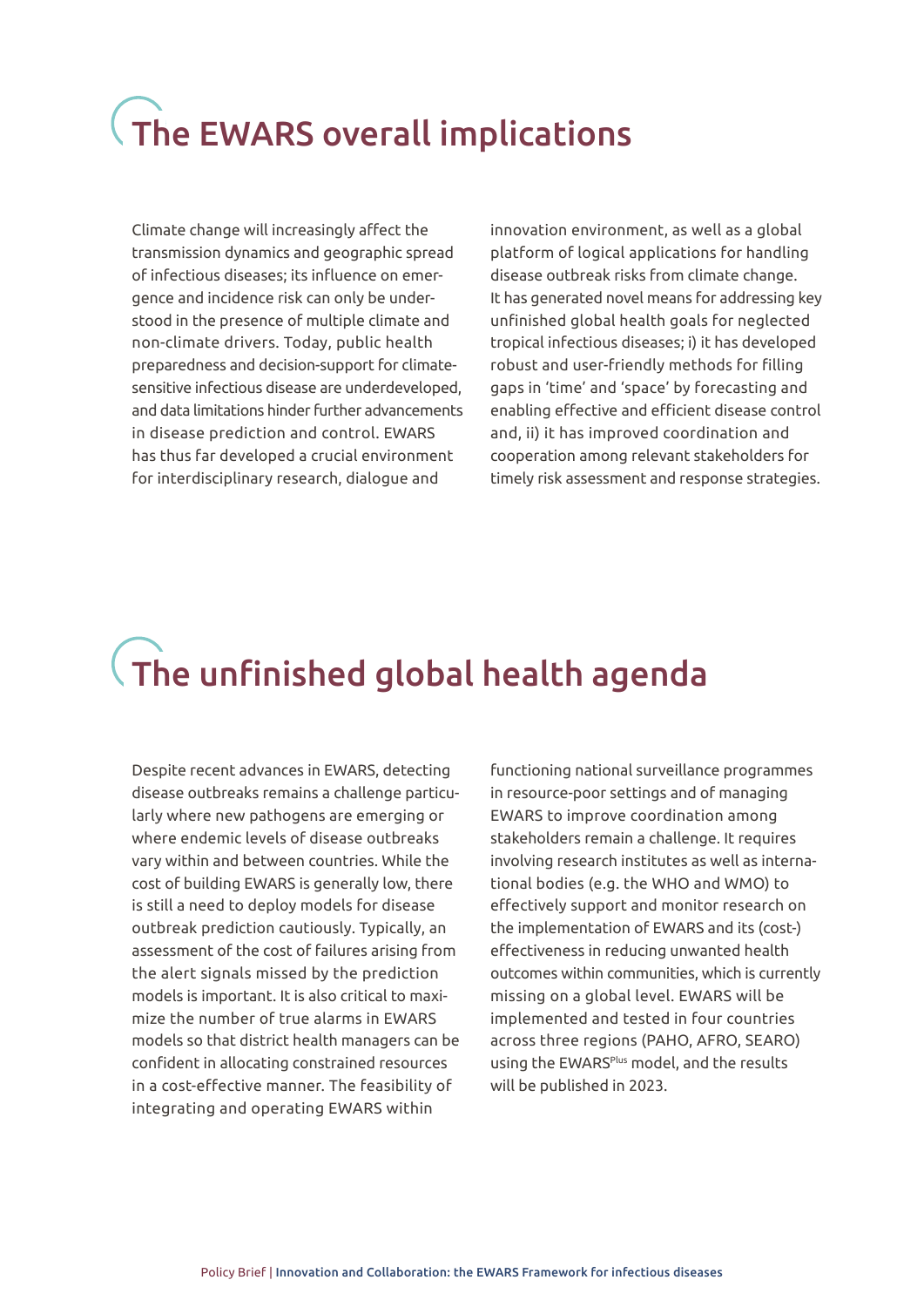# EWARS Success story

As a validated user-friendly tool, EWARS was well accepted by users. It strengthened the communication between the central (national) and district levels, and promoted national and international partnerships as reported by a study in Mexico, Malaysia and Brazil.<sup>1</sup> Furthermore, the EWARS tool has been integrated into the Mexican national surveillance program

(CENAPRECE) since 2017. Based on a national validation study in Mexico, the lack of a timely and adequate response to alarm signals generated by EWARS had a negative impact on the disease outbreak control process, while districts with an adequate and timely response guided by alarm signals led to a successful outbreak prevention.2

#### Demo-link for EWARS:

For the purpose of demonstration and training, demo Dashboard accounts and a demo dataset are provided in the box below:

#### Dashboard I & II: [https://github.com/maquins/ewars\\_Plus](https://github.com/maquins/ewars_Plus)

*Once you access Dashboard I under the EWARSPlus package, you can download the "Demo Dataset" from the "HELP" tab for further practical understanding of the tool.*

1 Hussain-Alkhateeb L, Kroeger A, Olliaro P, Rocklöv J, Sewe M O, Tejeda G, et al. Early warning and response system (EWARS) for dengue outbreaks: Recent advancements towards widespread applications in critical settings. *PLoS ONE;* 13. Epub ahead of print May 1, 2018. DOI: 10.1371/journal.pone.0196811.

<sup>2</sup> Benitez-Valladares D, Kroeger A, Tejeda GS, Hussain-Alkhateeb L (2021) Validation of the Early Warning and Response System (EWARS) for dengue outbreaks: Evidence from the national vector control program in Mexico. PLoS Negl Trop Dis 15(12): e0009261. <https://doi.org/10.1371/journal.pntd.0009261>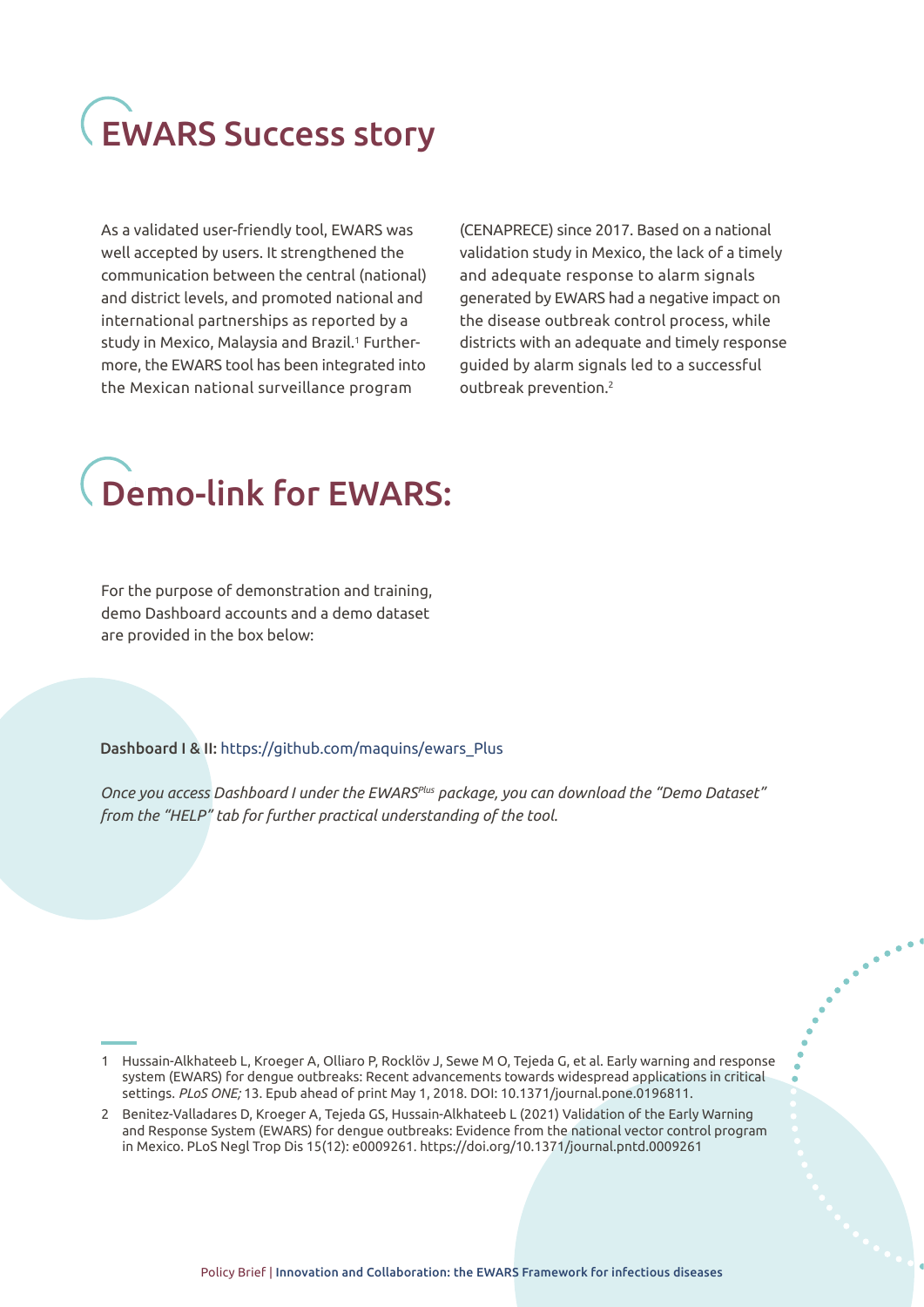#### Acknowledgment

 $\ddot{\bullet}\dot{\bullet}\dot{\bullet}\dot{\bullet}$ 

This document was written by Laith Hussain-Alkhateeb (University of Gothenburg, Sweden). It was coordinated and edited by Sarah Pelull of the Global Health Hub Germany, and Axel Kroeger and Corinne Merle of TDR-WHO (Switzerland). Special thanks to Maquins Odhiambo Sewe for assisting with the development of the analytical programming and all technical inputs, and to Elena Villalobos Prats (PHE-WHO) for supporting the training and implementation process in partner countries. We also acknowledge the colleagues from the Vector-Borne Disease National Surveillance Programs in Colombia and Mexico for contributing valuable country data to enable the validation of the new EWARS<sup>Plus</sup> model.